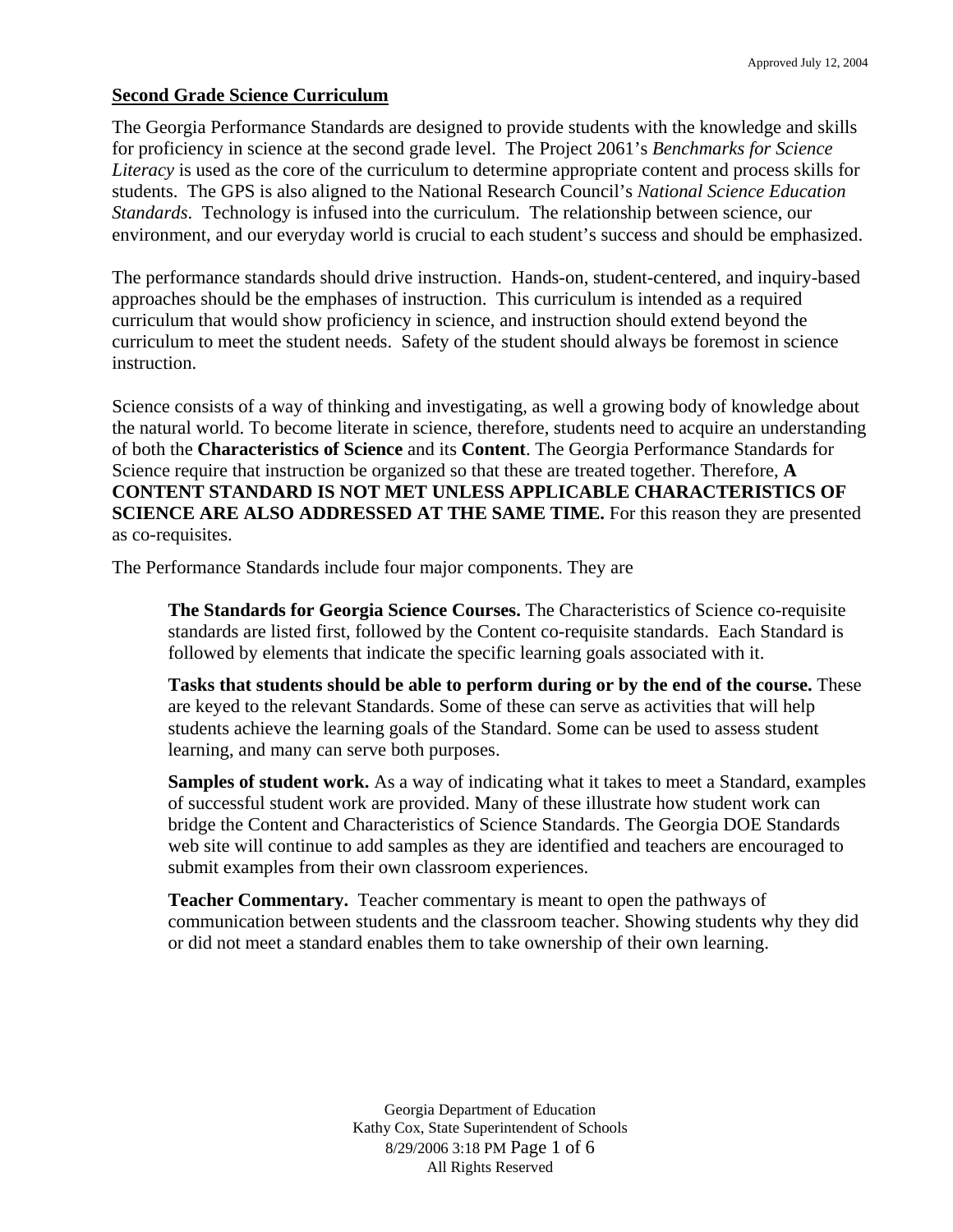Georgia Performance Science Standards-- Explanation of Coding

Characteristics of Science Standards **SKCS1 S**cience **K**indergarten **C**haracteristics of **S**cience Standard #**1**

**S8CS2 S**cience Grade **8 C**haracteristics of **S**cience Standard #**2**

**SCSh8 S**cience **C**haracteristics of **S**cience **h**igh school Standard #**8**

Content Standards **S5P3 S**cience Grade **5 P**hysical Science Standard #**3**

**S4E2 S**cience Grade **4 E**arth Science Standard #**2**

**S7L4 S**cience Grade **7 L**ife Science Standard #**4**

**SC1 S**cience **C**hemistry Standard #**1**

**SB4 S**cience **B**iology Standard #**4**

**SPS6 S**cience **P**hysical **S**cience Standard #**6**

**SP3 S**cience **P**hysics Standard #**3**

> Georgia Department of Education Kathy Cox, State Superintendent of Schools 8/29/2006 3:18 PM Page 2 of 6 All Rights Reserved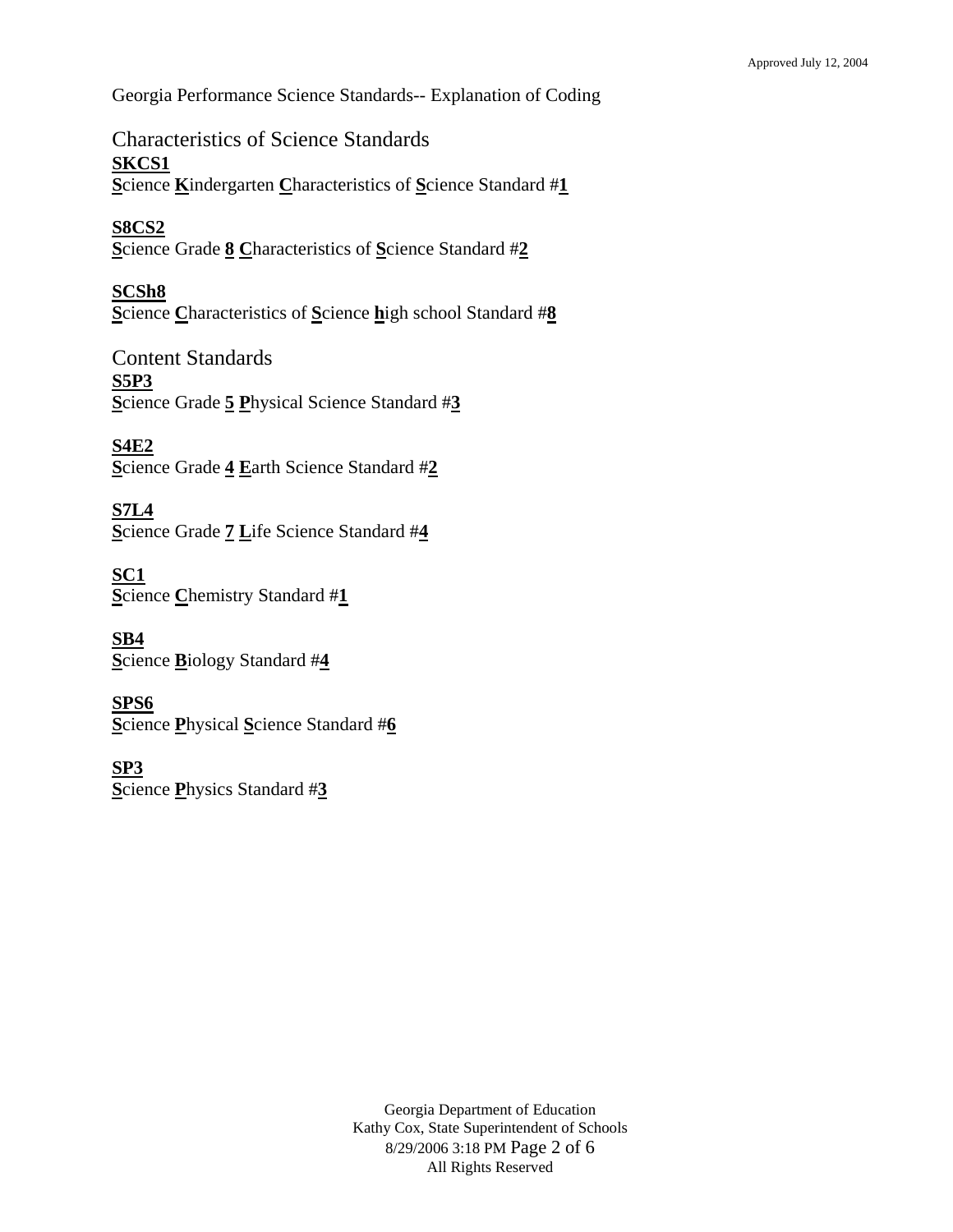**Second grade** students raise questions about the world around them and seek answers by making observations and exploring. At the appropriate times, students will ask, "How do you know?" and will attempt to answer the question. They will use whole numbers as well as basic fractions (such as one-half and one-fourth) to identify and analyze scientific data. Second graders will find sums and differences of single digit numbers and then justify the answer. They will give rough estimates to problems and estimate lengths, weights, and time intervals. They will explain to others how to solve numerical problems related to a science activity. Second grade students know to follow safety rules.

## **Change**

Second grade students apply ideas to things in the world. They push, pull, and manipulate things to see what will happen. They observe changes of plants and animals as they grow and change. They observe the changing patterns of the moon and stars. As a result, second grade students become aware of changes that take place. They form ideas as to whether the changes are natural or manipulated.

| <b>Major Concepts/Skills:</b>         | <b>Concepts/Skills to Maintain:</b>             |
|---------------------------------------|-------------------------------------------------|
| <b>Earth Science</b>                  | Habits of mind                                  |
| Motion/patterns of celestial bodies   | Asks questions and seeks answers by observation |
| Changes of the earth's surface        | Uses numbers to quantify                        |
| <b>Physical Science</b>               | <b>Estimates</b>                                |
| Changing attributes of materials      | Assembles and takes apart                       |
| States of matter (solid, liquid, gas) | Describes changes in materials                  |
| Energy to keep things going           | Communicates ideas                              |
| (motion), pushes and pulls            | Questions and attempts answers                  |
| Life Science                          | Can repeat an activity and get similar results  |
| Life Cycles                           | Uses tools to gather data                       |
|                                       | Gives accurate descriptions                     |

# **Co-Requisite - Characteristics of Science**

## **Habits of Mind**

- **S2CS1. Students will be aware of the importance of curiosity, honesty, openness, and skepticism in science and will exhibit these traits in their own efforts to understand how the world works.** 
	- a. Raise questions about the world around them and be willing to seek answers to some of the questions by making careful observations and measurements and trying to figure things out.

## **S2CS2. Students will have the computation and estimation skills necessary for analyzing data and following scientific explanations.**

- a. Use whole numbers in ordering, counting, identifying, measuring, and describing things and experiences.
- b. Readily give the sums and differences of single-digit numbers in ordinary, practical contexts and judge the reasonableness of the answer.
- c. Give rough estimates of numerical answers to problems before doing them formally.

Georgia Department of Education Kathy Cox, State Superintendent of Schools 8/29/2006 3:18 PM Page 3 of 6 All Rights Reserved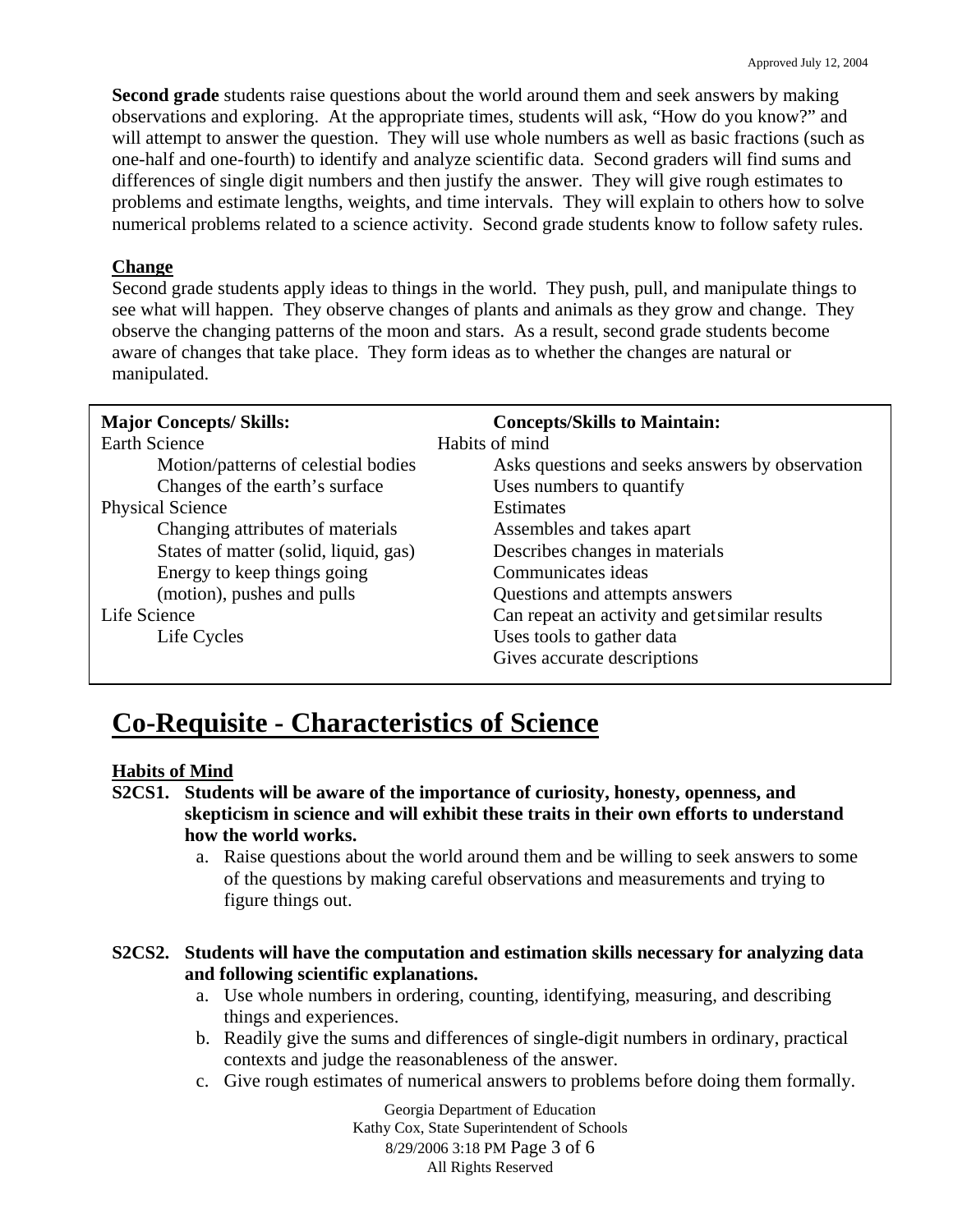d. Make quantitative estimates of familiar lengths, weights, and time intervals, and check them by measuring.

## **S2CS3. Students will use tools and instruments for observing, measuring, and manipulating objects in scientific activities.**

- a. Use ordinary hand tools and instruments to construct, measure, and look at objects.
- b. Assemble, describe, take apart, and reassemble constructions using interlocking blocks, erector sets and other things.
- c. Make something that can actually be used to perform a task, using paper, cardboard, wood, plastic, metal, or existing objects.

## **S2CS4. Students will use the ideas of system, model, change, and scale in exploring scientific and technological matters.**

- a. Identify the parts of things, such as toys or tools, and identify what things can do when put together that they could not do otherwise.
- b. Use a model—such as a toy or a picture—to describe a feature of the primary thing.
- c. Describe changes in the size, weight, color, or movement of things, and note which of their other qualities remain the same during a specific change.
- d. Compare very different sizes, weights, ages (baby/adult), and speeds (fast/slow) of both human made and natural things.

## **S2CS5. Students will communicate scientific ideas and activities clearly.**

- a. Describe and compare things in terms of number, shape, texture, size, weight, color, and motion.
- b. Draw pictures (grade level appropriate) that correctly portray features of the thing being described.
- c. Use simple pictographs and bar graphs to communicate data.

# **The Nature of Science**

## **S2CS6. Students will be familiar with the character of scientific knowledge and how it is achieved.**

Students will recognize that:

- a. When a science investigation is done the way it was done before, we expect to get a similar result.
- b. Science involves collecting data and testing hypotheses.
- c. Scientists often repeat experiments multiple times and subject their ideas to criticism by other scientists who may disagree with them and do further tests.
- d. All different kinds of people can be and are scientists.

## **S2CS7. Students will understand important features of the process of scientific inquiry.**

Students will apply the following to inquiry learning practices:

a. Scientists use a common language with precise definitions of terms to make it easier to communicate their observations to each other.

> Georgia Department of Education Kathy Cox, State Superintendent of Schools 8/29/2006 3:18 PM Page 4 of 6 All Rights Reserved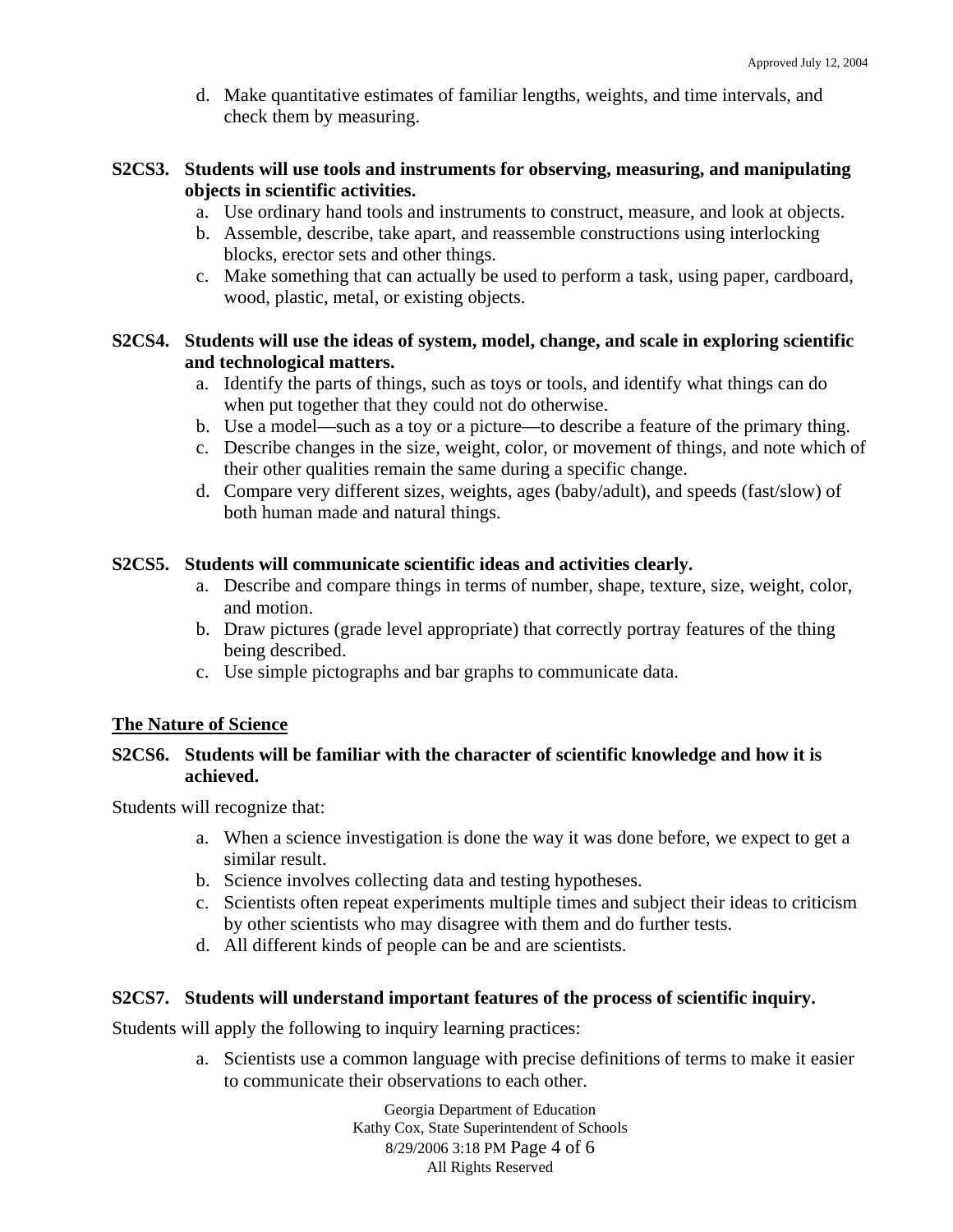- b. In doing science, it is often helpful to work as a team. All team members should reach their own individual conclusions and share their understandings with other members of the team in order to develop a consensus.
- c. Tools such as thermometers, rulers and balances often give more information about things than can be obtained by just observing things without help.
- d. Much can be learned about plants and animals by observing them closely, but care must be taken to know the needs of living things and how to provide for them. Advantage can be taken of classroom pets.

# **Co-Requisite - Content**

## **Earth Science**

## **S2E1. Students will understand that stars have different sizes, brightness, and patterns.**

a. Describe the physical attributes of stars—size, brightness, and patterns.

#### **S2E2. Students will investigate the position of sun and moon to show patterns throughout the year.**

- a. Investigate the position of the sun in relation to a fixed object on earth at various times of the day.
- b. Determine how the shadows change through the day by making a shadow stick or using a sundial.
- c. Relate the length of the day and night to the change in seasons (for example: Days are longer than the night in the summer.).
- d. Use observations and charts to record the shape of the moon for a period of time.

## **S2E3. Students will observe and record changes in their surroundings and infer the causes of the changes.**

a. Recognize effects that occur in a specific area caused by weather, plants, animals, and/or people.

# **Physical Science**

## **S2P1. Students will investigate the properties of matter and changes that occur in objects.**

- a. Identify the three common states of matter as solid, liquid, or gas.
- b. Investigate changes in objects by tearing, dissolving, melting, squeezing, etc.

## **S2P2. Students will identify sources of energy and how the energy is used.**

- a. Identify sources of light energy, heat energy, and energy of motion.
- b. Describe how light, heat, and motion energy are used.

## **S2P3. Students will demonstrate changes in speed and direction using pushes and pulls.**

- a. Demonstrate how pushing and pulling an object affects the motion of the object.
- b. Demonstrate the effects of changes of speed on an object.

Georgia Department of Education Kathy Cox, State Superintendent of Schools 8/29/2006 3:18 PM Page 5 of 6 All Rights Reserved